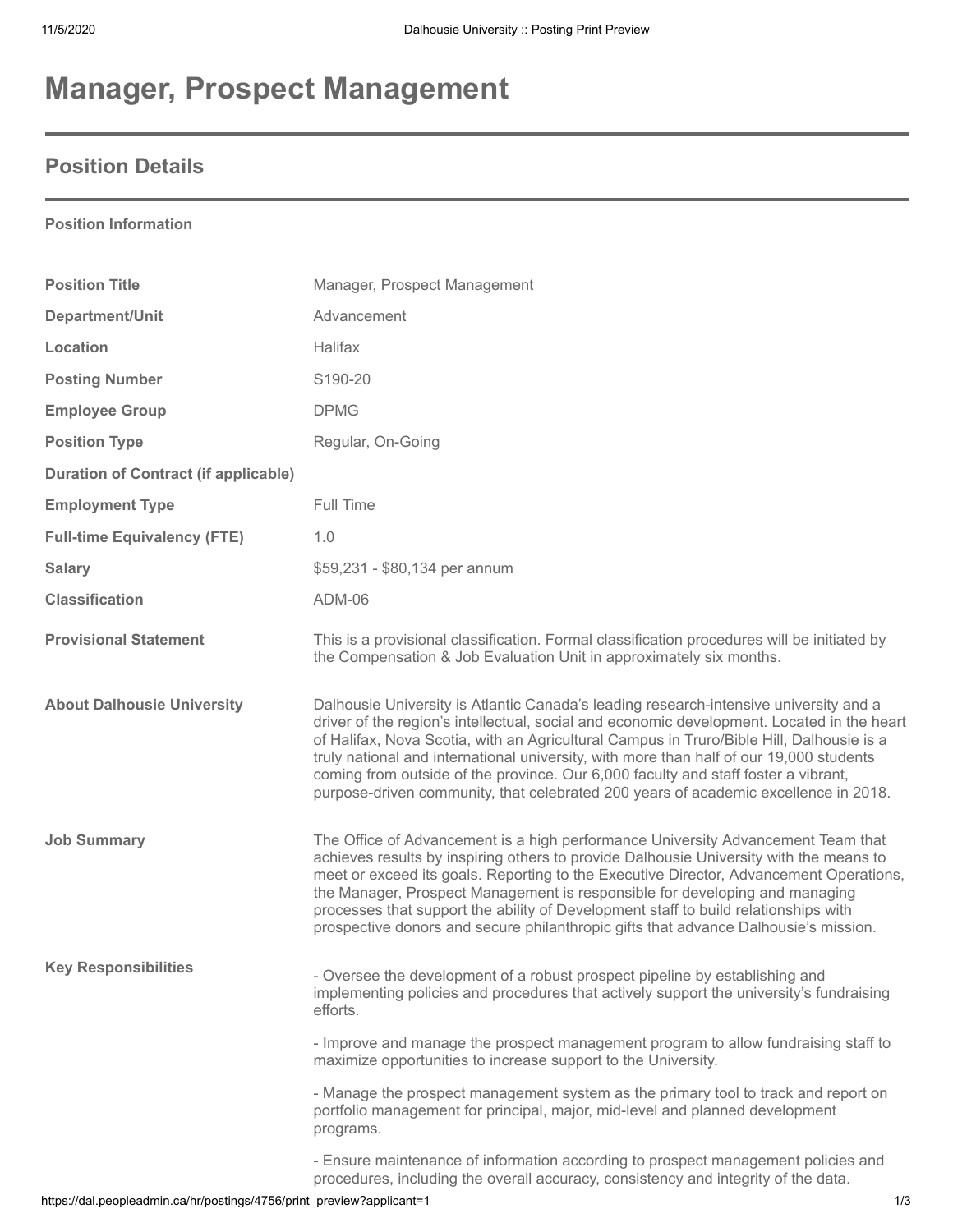| 11/5/2020                                                | Dalhousie University :: Posting Print Preview                                                                                                                                                                                                                                                                                                                                                                                                                                                                                                                                                                                                                                                                                                                                                                                                                                                                                                                                                                        |
|----------------------------------------------------------|----------------------------------------------------------------------------------------------------------------------------------------------------------------------------------------------------------------------------------------------------------------------------------------------------------------------------------------------------------------------------------------------------------------------------------------------------------------------------------------------------------------------------------------------------------------------------------------------------------------------------------------------------------------------------------------------------------------------------------------------------------------------------------------------------------------------------------------------------------------------------------------------------------------------------------------------------------------------------------------------------------------------|
|                                                          | - Maintain knowledge of industry best practice and advising in the purchase of<br>necessary systems and tools; act as lead in prospect management related training of<br>campus-wide development staff.                                                                                                                                                                                                                                                                                                                                                                                                                                                                                                                                                                                                                                                                                                                                                                                                              |
| <b>Note</b>                                              |                                                                                                                                                                                                                                                                                                                                                                                                                                                                                                                                                                                                                                                                                                                                                                                                                                                                                                                                                                                                                      |
| <b>Qualifications</b>                                    | Undergraduate degree in Business or a related field with three to five years of<br>experience in the area of fundraising, in a complex non-profit (preferably in a post-<br>secondary) environment, or equivalent combination of training and experience is<br>required. In depth knowledge of major gifts fundraising and related functions including<br>methodologies for tracking and managing large complex prospect pools and intricacies<br>of prospect research activities is essential. Experience in data analysis, interpretation,<br>and in the evaluation of information is required. Understanding of techniques and tools<br>used to modify, retrieve, manipulate, and report data from the CRM Advance database<br>and Tableau is preferred. Excellent interpersonal, verbal and written communication<br>skills are required. Ability and willingness to work in a fast-paced, results oriented,<br>collaborative team environment while maintaining a high level of confidentially is<br>essential. |
| <b>Job Competencies</b>                                  | The successful candidate is expected to demonstrate proficiency in Dalhousie's core<br>and leadership competencies (https://www.dal.ca/dept/leaders.html), in particular:<br>- Integrity<br>- Respect & Inclusion<br>- Adaptability<br>- Knowledge & Thinking Skills<br>- Accountability for Performance & Results                                                                                                                                                                                                                                                                                                                                                                                                                                                                                                                                                                                                                                                                                                   |
| <b>Additional Information</b>                            | Dalhousie University supports a healthy and balanced lifestyle. Our total compensation<br>package includes a defined benefit pension plan, health and dental plans, a health<br>spending account, an employee and family assistance program and a tuition assistance<br>program.                                                                                                                                                                                                                                                                                                                                                                                                                                                                                                                                                                                                                                                                                                                                     |
| <b>Application Consideration</b>                         | Applications from university employees and external candidates are given concurrent<br>consideration. Among short-listed candidates, university employees will be given special<br>consideration.                                                                                                                                                                                                                                                                                                                                                                                                                                                                                                                                                                                                                                                                                                                                                                                                                    |
|                                                          | We thank all applicants for their interest, however, only candidates selected for an<br>interview will be contacted                                                                                                                                                                                                                                                                                                                                                                                                                                                                                                                                                                                                                                                                                                                                                                                                                                                                                                  |
| <b>Diversity Statement</b>                               | Dalhousie University is committed to fostering a collegial culture grounded in diversity<br>and inclusiveness. The university encourages applications from Indigenous persons,<br>persons with a disability, racially visible persons, women, persons of a minority sexual<br>orientation and/or gender identity, and all candidates who would contribute to the<br>diversity of our community. For more information, please visit<br>www.dal.ca/hiringfordiversity.                                                                                                                                                                                                                                                                                                                                                                                                                                                                                                                                                 |
| <b>Posting Detail Information</b>                        |                                                                                                                                                                                                                                                                                                                                                                                                                                                                                                                                                                                                                                                                                                                                                                                                                                                                                                                                                                                                                      |
| <b>Number of Vacancies</b>                               | 1                                                                                                                                                                                                                                                                                                                                                                                                                                                                                                                                                                                                                                                                                                                                                                                                                                                                                                                                                                                                                    |
| <b>Open Date</b>                                         | 11/05/2020                                                                                                                                                                                                                                                                                                                                                                                                                                                                                                                                                                                                                                                                                                                                                                                                                                                                                                                                                                                                           |
| <b>Close Date</b>                                        | 11/13/2020                                                                                                                                                                                                                                                                                                                                                                                                                                                                                                                                                                                                                                                                                                                                                                                                                                                                                                                                                                                                           |
| <b>Open Until Filled</b>                                 | <b>No</b>                                                                                                                                                                                                                                                                                                                                                                                                                                                                                                                                                                                                                                                                                                                                                                                                                                                                                                                                                                                                            |
| <b>Special Instructions to Applicant</b>                 |                                                                                                                                                                                                                                                                                                                                                                                                                                                                                                                                                                                                                                                                                                                                                                                                                                                                                                                                                                                                                      |
| <b>Quick Link for Direct Access to</b><br><b>Posting</b> | http://dal.peopleadmin.ca/postings/4756                                                                                                                                                                                                                                                                                                                                                                                                                                                                                                                                                                                                                                                                                                                                                                                                                                                                                                                                                                              |

https://dal.peopleadmin.ca/hr/postings/4756/print\_preview?applicant=1 2/3